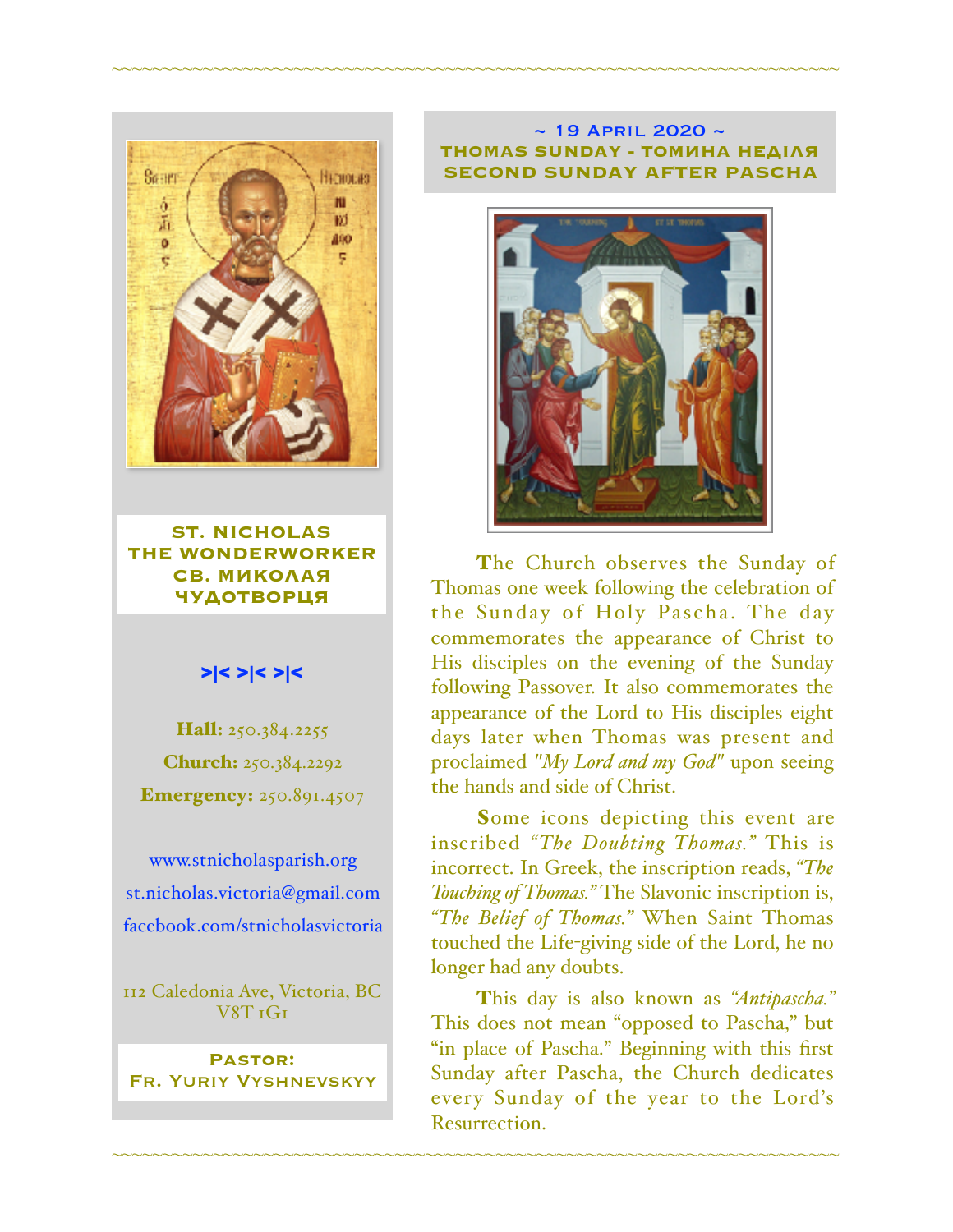| <b>SUNDAY HYMNS</b>                |                                                                           |  |  |  |
|------------------------------------|---------------------------------------------------------------------------|--|--|--|
| <b>OPENING HYMN</b>                | Христос Воскрес! Ликуйте Нині/Rejoice! For Christ Is Risen! pg. 196-197   |  |  |  |
| <b>COMMUNION HYMN</b>              | Согласно заспіваймо / Let Us Sing and Chant Our Praise. pg.188-190        |  |  |  |
| <b>CLOSING HYMN</b>                | Христос воскрес! Під Небозвід/The Lord Is Risen from the Dead pg. 198-199 |  |  |  |
| <b>SUNDAY &amp; DAILY SCHEDULE</b> |                                                                           |  |  |  |
| SUNDAY, Apr. 19                    | <b>NO SERVICES</b>                                                        |  |  |  |
| MONDAY, Apr. 20                    | <b>NO SERVICES</b>                                                        |  |  |  |
| TUESDAY, Apr. 21                   | <b>NO SERVICES</b>                                                        |  |  |  |
| <b>WEDNESDAY, Apr. 22</b>          | <b>NO SERVICES</b>                                                        |  |  |  |
| THURSDAY, Apr. 23                  | <b>NO SERVICES</b>                                                        |  |  |  |
| FRIDAY, Apr. 24                    | <b>NO SERVICES</b>                                                        |  |  |  |
| <b>SATURDAY, Apr. 25</b>           | <b>NO SERVICES</b>                                                        |  |  |  |
| SUNDAY, Apr. 26                    | <b>NO SERVICES</b>                                                        |  |  |  |
|                                    |                                                                           |  |  |  |

~~~~~~~~~~~~~~~~~~~~~~~~~~~~~~~~~~~~~~~~~~~~~~~~~~~~~~~~~~~~~~~~~~~~~~~~

| <b>SUNDAY EPISTLE READERS</b> |                |                  |                |  |
|-------------------------------|----------------|------------------|----------------|--|
| <b>DATE</b>                   | <b>READING</b> | <b>UKRAINIAN</b> | <b>ENGLISH</b> |  |
| SUNDAY, Apr. 19               | Act. 5: 12-20  |                  |                |  |
| SUNDAY, Apr. 26               | Act. $6: 1-7$  |                  |                |  |
| <b>SUNDAY, May 3</b>          | Act. 9:32-42   |                  |                |  |
| <b>SUNDAY, May 10</b>         | Act. 11: 19-30 |                  |                |  |

*Thank you, Epistle readers, for your service in proclaiming God's Word!*

# PASTORAL MINISTRY & HOLY MYSTERIES

| given to the parish priest, and he should be contacted before any other arrangements are made |  |  |
|-----------------------------------------------------------------------------------------------|--|--|
|                                                                                               |  |  |
|                                                                                               |  |  |
|                                                                                               |  |  |
|                                                                                               |  |  |

*Eparchy of New Westminster~Bishop David Motiuk ~Apostolic Administrator~ [www.nweparchy.ca](http://www.nweparchy.ca)*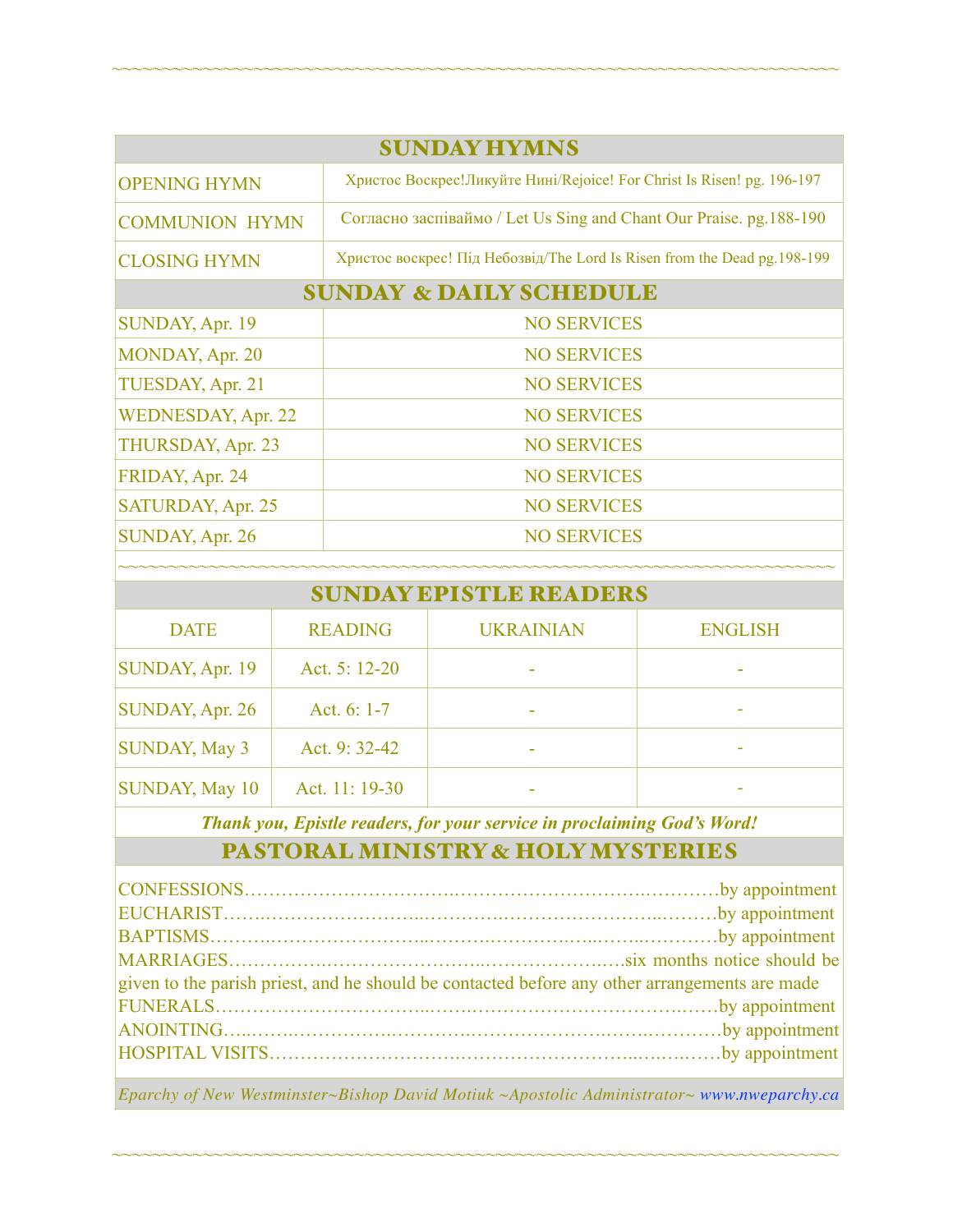# DIVINE LITURGY PROPERS

~~~~~~~~~~~~~~~~~~~~~~~~~~~~~~~~~~~~~~~~~~~~~~~~~~~~~~~~~~~~~~~~~~~~~~~~

*The Divine Liturgy of our Father among the Saints John Chrysostom An Anthology for Worship: Liturgy - pg. 388-461; propers - pg. 516, 828* 

*After the priest has exclaimed,* Blessed be the Kingdom… *and the people have responded,*  Amen*, the clergy sing the Paschal Troparion once and the people repeat it. Then, the clergy sing the first half, and the people conclude it.*

**Paschal Troparion:** Christ is risen from the dead,\* trampling death by death,\* and to those in the tombs\* giving life.

#### **First Antiphon**

*Verse:* Shout to the Lord, all the earth,<sup>\*</sup> sing now to His name, give glory to His praise. **Refrain:** Through the prayers of the Mother of God, O Saviour, save us.

*Verse:* Say unto God, "How awesome are Your works!\* Because of the greatness of Your strength Your enemies will flatter You." **Refrain:** Through the prayers of the Mother of God, O Saviour, save us.

*Verse:* Let all the earth worship You and sing to You,<sup>\*</sup> let it sing to Your name, O Most High! **Refrain:** Through the prayers of the Mother of God, O Saviour, save us.

**Glory: Now: Only-begotten Son...** 

#### **Third Antiphon**

*Verse:* Come, let us sing joyfully to the Lord, let us acclaim God, our Saviour. **Refrain:** Son of God, risen from the dead, save us who sing to You: Alleluia.

*Verse:* Let us come before His face with praise, and acclaim Him in psalms. **Refrain:** Son of God, risen from the dead, save us who sing to You: Alleluia.

*Verse:* For God is the great Lord and the great king over all the earth. **Refrain:** Son of God, risen from the dead, save us who sing to You: Alleluia.

**Troparion, Tone 7:** While the tomb was sealed, O Christ God, You dawned as life from the sepulcher, and while the doors were shut, You came to Your disciples, the Resurrection of all, renewing a right spirit in us through them, according to Your great mercy.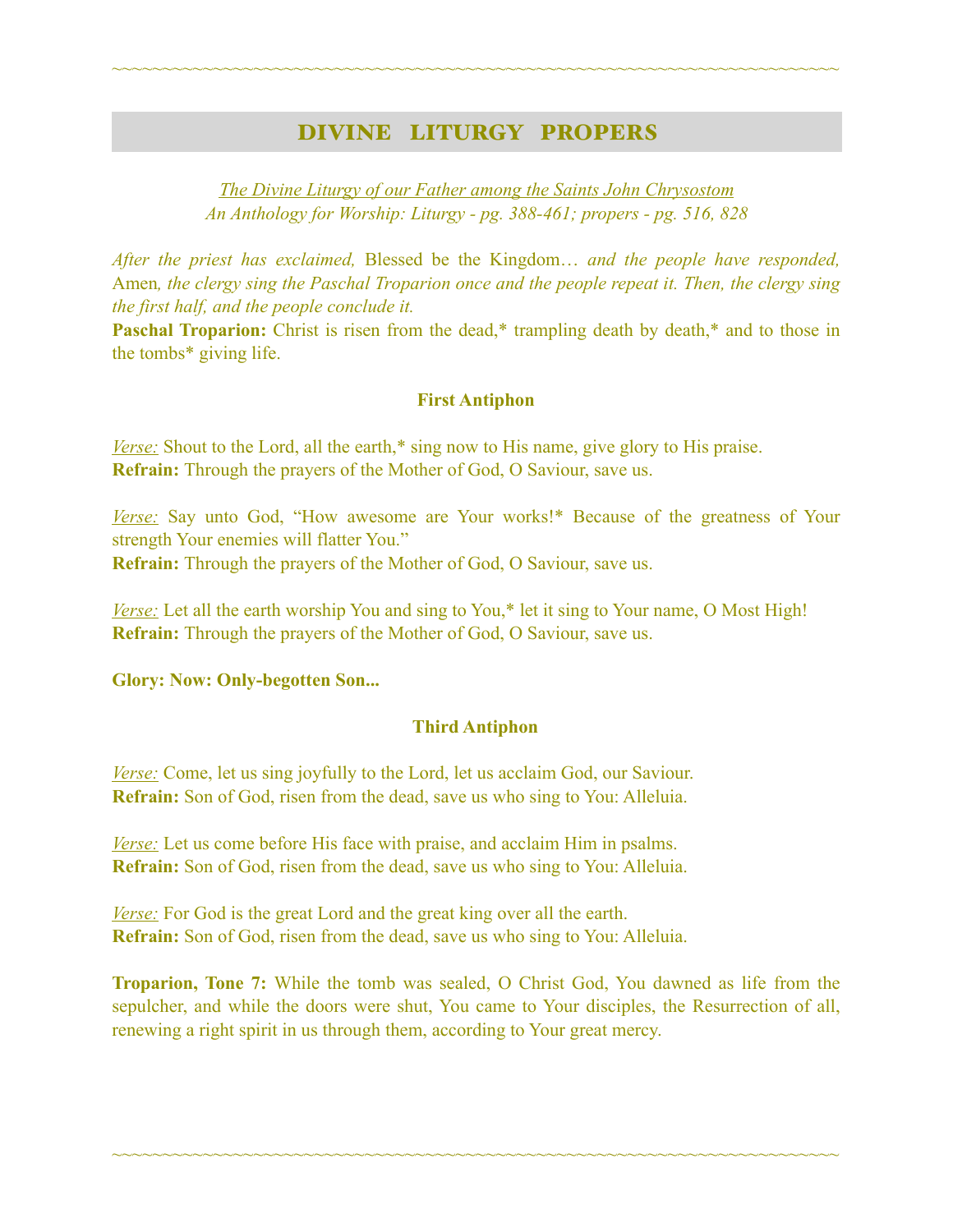**Glory: Now: Kontakion, Tone 8:** With his searching hand, Thomas explored Your life-giving side, O Christ God. For when You entered while the doors were shut, he called out to You with the rest of the Apostles: You are my Lord and my God!

~~~~~~~~~~~~~~~~~~~~~~~~~~~~~~~~~~~~~~~~~~~~~~~~~~~~~~~~~~~~~~~~~~~~~~~~

**Prokeimenon, Tone 3:** Great is our Lord and great is His strength;<sup>\*</sup> and of His knowledge there is no end. *Verse:* Praise the Lord, for a psalm is good; may praise be sweet to our God.

**Epistle - Act 5:12-20 - A reading from the Acts of the Apostles:** In those days through the hands of the apostles many signs and wonders were done among the people. And they were all together in Solomon's Portico. None of the rest dared to join them, but the people held them in high esteem. Yet more than ever believers were added to the Lord, great numbers of both men and women, so that they even carried out the sick into the streets, and laid them on cots and mats, in order that Peter's shadow might fall on some of them as he came by. A great number of people would also gather from the towns around Jerusalem, bringing the sick and those tormented by unclean spirits, and they were all cured. Then the high priest took action; he and all who were with him (that is, the sect of the Sadducees), being filled with jealousy, arrested the apostles and put them in the public prison. But during the night an angel of the Lord opened the prison doors, brought them out, and said, 'Go, stand in the temple and tell the people the whole message about this life.'

**Alleluia, Tone 8:** *Verse:* Come, let us sing joyfully to the Lord, let us acclaim God our Saviour. *Verse:* For God is the great Lord and the great king over all the earth.

**Gospel - John 20:19-31 -** *When the evening arrived* on that day, the first day of the week, and the doors of the house where the disciples had met were locked for fear of the Jews, Jesus came and stood among them and said, 'Peace be with you.' After he said this, he showed them his hands and his side. Then the disciples rejoiced when they saw the Lord. Jesus said to them again, 'Peace be with you. As the Father has sent me, so I send you.' When he had said this, he breathed on them and said to them, 'Receive the Holy Spirit. If you forgive the sins of any, they are forgiven them; if you retain the sins of any, they are retained.' But Thomas (who was called the Twin), one of the twelve, was not with them when Jesus came. So the other disciples told him, 'We have seen the Lord.' But he said to them, 'Unless I see the mark of the nails in his hands, and put my finger in the mark of the nails and my hand in his side, I will not believe.' A week later his disciples were again in the house, and Thomas was with them. Although the doors were shut, Jesus came and stood among them and said, 'Peace be with you.' Then he said to Thomas, 'Put your finger here and see my hands. Reach out your hand and put it in my side. Do not doubt but believe.' Thomas answered him, 'My Lord and my God!' Jesus said to him, 'Have you believed because you have seen me? Blessed are those who have not seen and yet have come to believe.' Now Jesus did many other signs in the presence of his disciples, which are not written in this book. But these are written so that you may come to believe that Jesus is the Messiah, the Son of God, and that through believing you may have life in his name.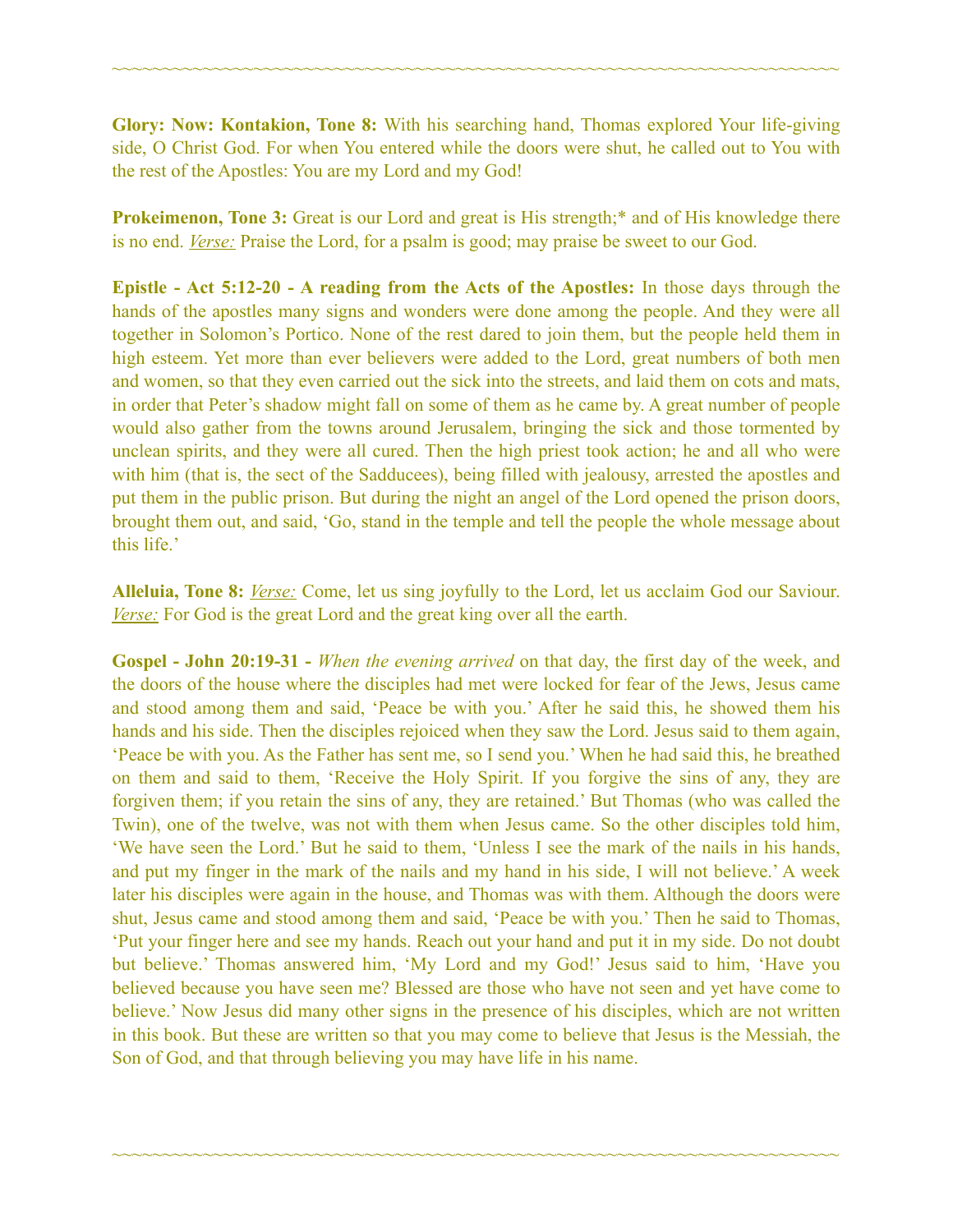*Instead of* **"It is truly..."** *we sing:* The Angel cried out to the One full of Grace: O chaste Virgin, rejoice! And again I say, Rejoice! Your Son has risen from the tomb on the third day, and raised the dead. Let all people rejoice! Shine, shine, O new Jerusalem! for the glory of the Lord has risen upon you! Exult now and be glad, O Sion! And you, O chaste Mother of God, take delight in the resurrection of your Son.

~~~~~~~~~~~~~~~~~~~~~~~~~~~~~~~~~~~~~~~~~~~~~~~~~~~~~~~~~~~~~~~~~~~~~~~~

**Сommunion Hymn:** Praise the Lord, O Jerusalem.\* Praise your God, O Sion. Alleluia, alleluia,\* alleluia.

*Instead of* **"Blessed is He"** *we sing:* Christ is risen from the dead, trampling death by death, and to those in the tombs giving life *(1x)*.

*Instead of* "We have seen the true light" *we sing:* Christ is risen from the dead, trampling death by death, and to those in the tombs giving life *(1x)*.

*Instead of* "Let our mouths be filled" *we sing:* Christ is risen from the dead, trampling death by death, and to those in the tombs giving life *(3x)*.

*Instead of* **"Blessed be the name of the Lord"** *we sing:* Christ is risen from the dead, trampling death by death, and to those in the tombs giving life *(3x)*.

*At the end of the Liturgy we sing:* Christ is risen from the dead, trampling death by death, and to those in the tombs giving life *(3x).*

And to us he has granted life eternal;<sup>\*</sup> we bow down before his resurrection on the third day.

**Prayer After Holy Communion:** Having been made worthy to partake in a mystical way of Your immaculate Body and precious Blood, O Christ our God, I acclaim and bless, worship and glorify You, and proclaim the greatness of Your saving acts, now and for ever and ever. Amen. *(more Prayers After Holy Communion on pg. 324-326 in the Anthology book).* 

**>|< >|< >|<** 

**Тропар, глас 7:** Хоч запечатаний був гріб,\* як життя із гробу возсіяв ти, Христе Боже,\* і, хоч замкнені були двері,\* ученикам представ єси, як воскресення всіх,\* дух правий через них обновлюючи нам,\* по великій твоїй милості.

**Слава: Нині: Кондак, глас 8:** Допитливою десницею життєдайні твої ребра Тома провірив, Христе Боже, бо, хоч замкнені були двері, як ти увійшов, він із іншими апостолами кликав до тебе: Господь єси і Бог мій.

**Прокімен, глас 3:** Великий Господь наш і велика сила його,\* і розумові його немає міри. *Стих:* Хваліте Господа, бо благий псалом, Богові нашому нехай солодке буде хваління.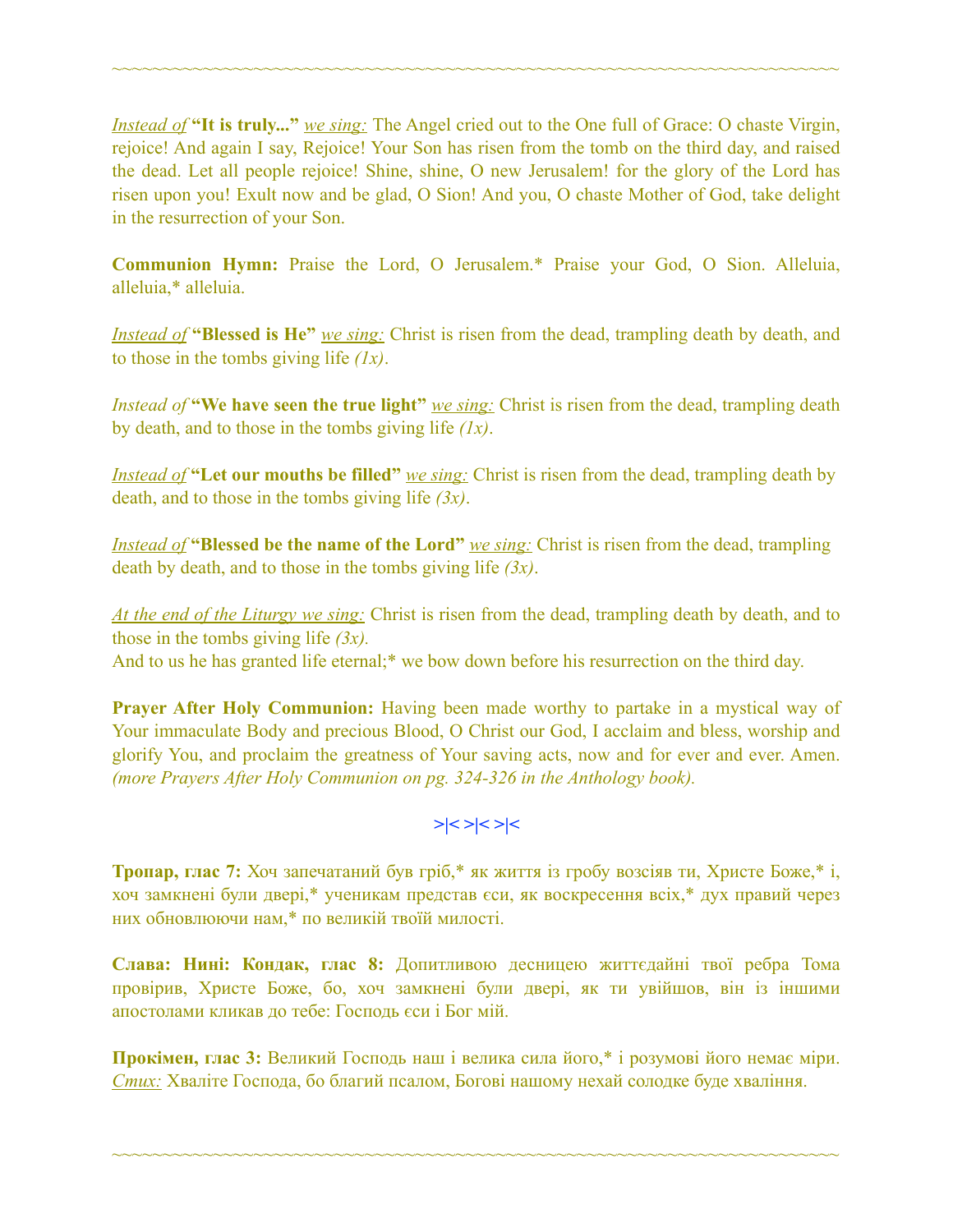**Апостол - Ді. 5:12-20 - З книги Діянь Св. Апостолів читання:** Тими днями руками апостолів робилося багато знаків і чудес у народі. Усі вони перебували однодушно у притворі Соломона, і ніхто сторонній не насмілювався до них пристати; однак народ хвалив їх вельми. Віруючих дедалі більше й більше приставало до Господа, сила жінок і чоловіків; так, що й на вулиці виносили недужих і клали на постелях і на ліжках, щоб, як ітиме Петро, бодай тінь його на кого-небудь з них упала. Сила людей збиралась навіть з довколишніх міст Єрусалиму, несучи хворих та тих, що їх мучили нечисті духи, і вони всі видужували. Устав тоді первосвященик і всі ті, що були з ним, – то була секта садукеїв, – і, повні заздрощів, наклали руки на апостолів і вкинули їх до громадської в'язниці. Але вночі ангел Господень відчинив двері в'язниці й, вивівши їх, мовив: "Ідіть і, ставши в храмі, говоріть до народу всі слова життя цього."

~~~~~~~~~~~~~~~~~~~~~~~~~~~~~~~~~~~~~~~~~~~~~~~~~~~~~~~~~~~~~~~~~~~~~~~~

**Алилуя, глас 8:** *Стих:* Cпіваймо радісно Господеві, вітаймо Бога Спасителя нашого. *Стих:* Бо Бог великий Господь і Цар великий по всій землею.

**Євангеліє - Івана 20:19-31 -** *А як звечоріло*, того самого дня, першого в тижні, а двері ж були замкнені там, де перебували учні: страхались бо юдеїв, – увіходить Ісус, став посередині та й каже їм: «Мир вам!» Це промовивши, показав їм руки й бік. І врадувались учні, побачивши Господа. І ще раз Ісус їм каже: «Мир вам!» Як мене послав Отець, так я посилаю вас.» Це промовивши, дихнув на них і каже їм: «Прийміть Духа Святого! Кому відпустите гріхи – відпустяться їм, кому ж затримаєте – затримаються.» Тома ж, один з дванадцятьох, на прізвисько Близнюк, не був з ними, коли то прийшов був Ісус. Тож повідали йому інші учні: «Ми Господа бачили.» Та він відрік: «Якщо не побачу на його руках знаків від цвяхів і не вкладу свого пальця у місце, де були цвяхи, а й руки моєї не вкладу в бік його, – не повірю!» По вісьмох днях знову були вдома його учні, а й Тома з ними. І ввіходить Ісус, – а двері були замкнені! – стає посередині та й каже: «Мир вам!» А тоді промовляє до Томи: «Подай сюди твій палець і глянь на мої руки. І руку твою простягни і вклади її у бік мій. Та й не будь невіруючий, – а віруючий!» І відказав Тома, мовивши до нього: «Господь мій і Бог мій!» І каже йому Ісус: «Побачив мене, то й віруєш. Щасливі ті, які, не бачивши, увірували!» Ще й інші численні чудеса, що їх не списано у цій книзі, вчинив Ісус на очу своїх учнів. А ції – списано, щоб увірували ви, що Ісус – Христос, Син Божий, а вірувавши, – щоб мали життя в його ім'я.

*Замість* **"Достойно"** *співаємо:* Ангел сповіщав Благодатній: Чистая Діво, радуйся. І знову кажу: Радуйся. Твій Син воскрес тридневний із гробу, і мертвих воздвигнув він; люди, веселіться. Світися, світися, новий Єрусалиме, слава бо Господня на тобі возсіяла. Радій нині і веселися, Сіоне. А ти, Чистая, красуйся, Богородице, востанням рождення твого.

**Причасний:** Хваліть Господа, Єрусалиму! Хваліть свого Бога, Сіоне. Алилуя, aлилуя, aлилуя.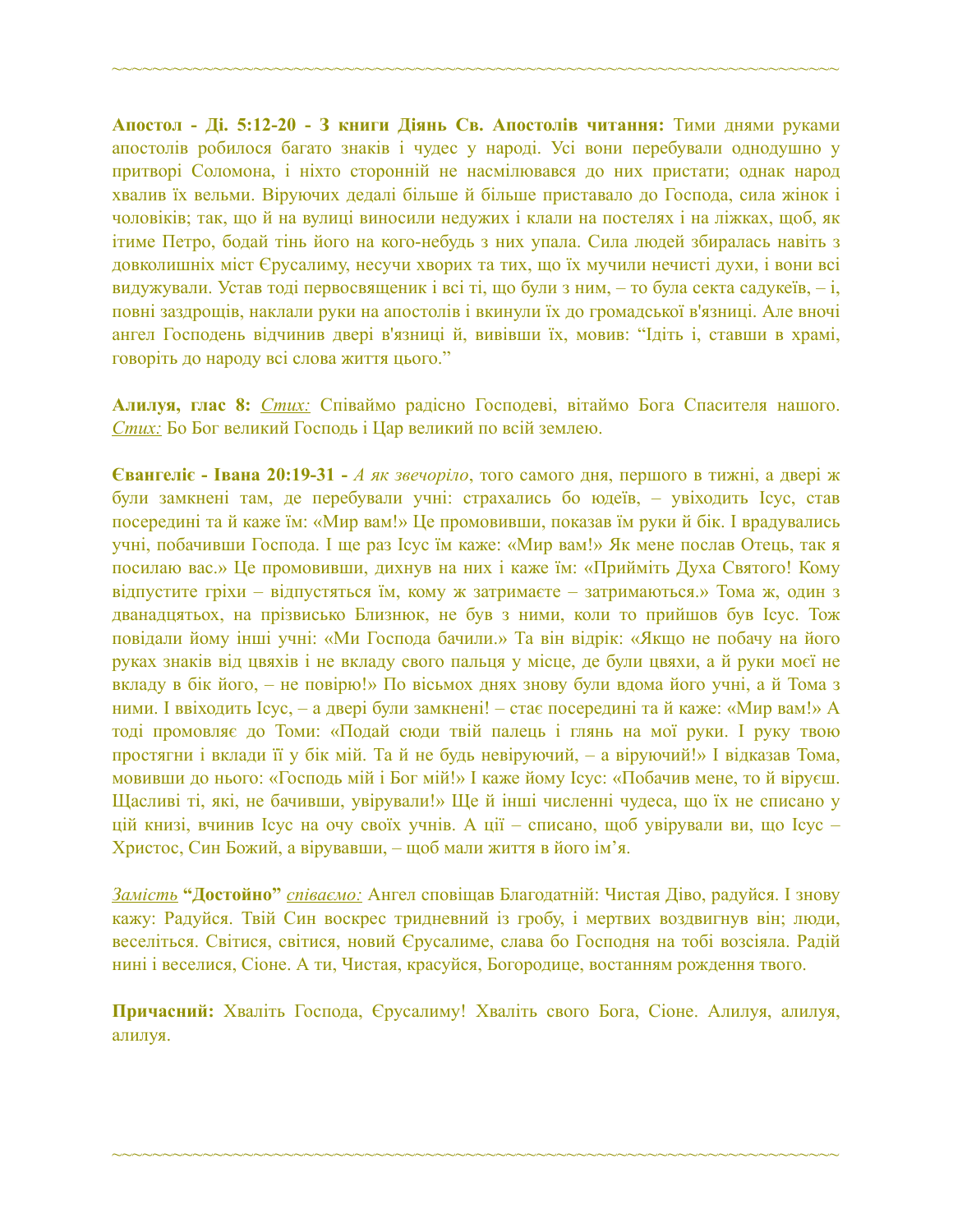*Замість* **"Благословен, хто йде в ім'я Господнє"** *співаємо:* Христос воскрес із мертвих, смертю смерть подолав, і тим, що в гробах, життя дарував *(1x)*.

~~~~~~~~~~~~~~~~~~~~~~~~~~~~~~~~~~~~~~~~~~~~~~~~~~~~~~~~~~~~~~~~~~~~~~~~

*Замість* **"Ми бачили світло істинне"** *співаємо:* Христос воскрес із мертвих, смертю смерть подолав, і тим, що в гробах, життя дарував *(1x)*.

*Замість* **"Нехай сповняться"** *співаємо:* Христос воскрес із мертвих, смертю смерть подолав, і тим, що в гробах, життя дарував *(3x)*.

*Замість* **"Будь ім'я Господнє"** *співаємо:* Христос воскрес із мертвих, смертю смерть подолав, і тим, що в гробах, життя дарував *(3x)*.

*Наприкінці Літургії співаємо:* Христос воскрес із мертвих, смертю смерть подолав, і тим, що в гробах, життя дарував *(3x).*

І нам дарував життя вічне, поклоняємось його триденному Воскресенню.

**Молитва По Святім Причастю:** Таїнственно удостоївшись бути причасником Твого пречистого тіла і чесної крови, Христе Боже, оспівую і благословлю, поклоняюся, і славлю, і величаю спасіння Твої, Господи, нині і повсякчас, і на віки вічні. Амінь. *(більше Молитов По Святім Причастю на ст. 80-87 в маленькій книжечці "Божественна Літургія")*.

## ANNOUNCEMENTS

**PRAYER REQUEST:** Please keep in your prayers SYLVIA KELLY, CHARLOTTE KRAKOWSKI, RICHARD NEWBERRY and other members of our parish, our family and friends who are ailing, in hospitals, nursing homes and those who are not able to join actively in their community.

**ST. NICHOLAS BOOK STORE:** "Christ Our Pascha" Catechism of the Ukrainian Catholic Church/"Христос Наша Пасха" Катехизм Української Католицької Церкви - **\$25**; "Sing to Our God" hymn book - **\$15**; Молитовник "Прийдіте Поклонімся" - **\$10;** "The Rosary - The Prayer Rule of the Mother of God in the Ukrainian Catholic Church" - **\$10.** 

**JOIN OUR CHOIR:** Do you enjoy singing? Please consider joining our St Nicholas Parish Choir and remember that we ALWAYS looking for new members! Contact Motria Koropecky for details at 250.658.3051.

**CATECHISM ANNOUNCEMENT:** "*And they were bringing to Him also the infants, in order that He may be touching them; but after the disciples saw it, they rebuked them. But Jesus called them to Himself and said, Let alone the little children to come to Me, and cease hindering them; for of such is the kingdom of God*." We are happy to welcome all children to our St.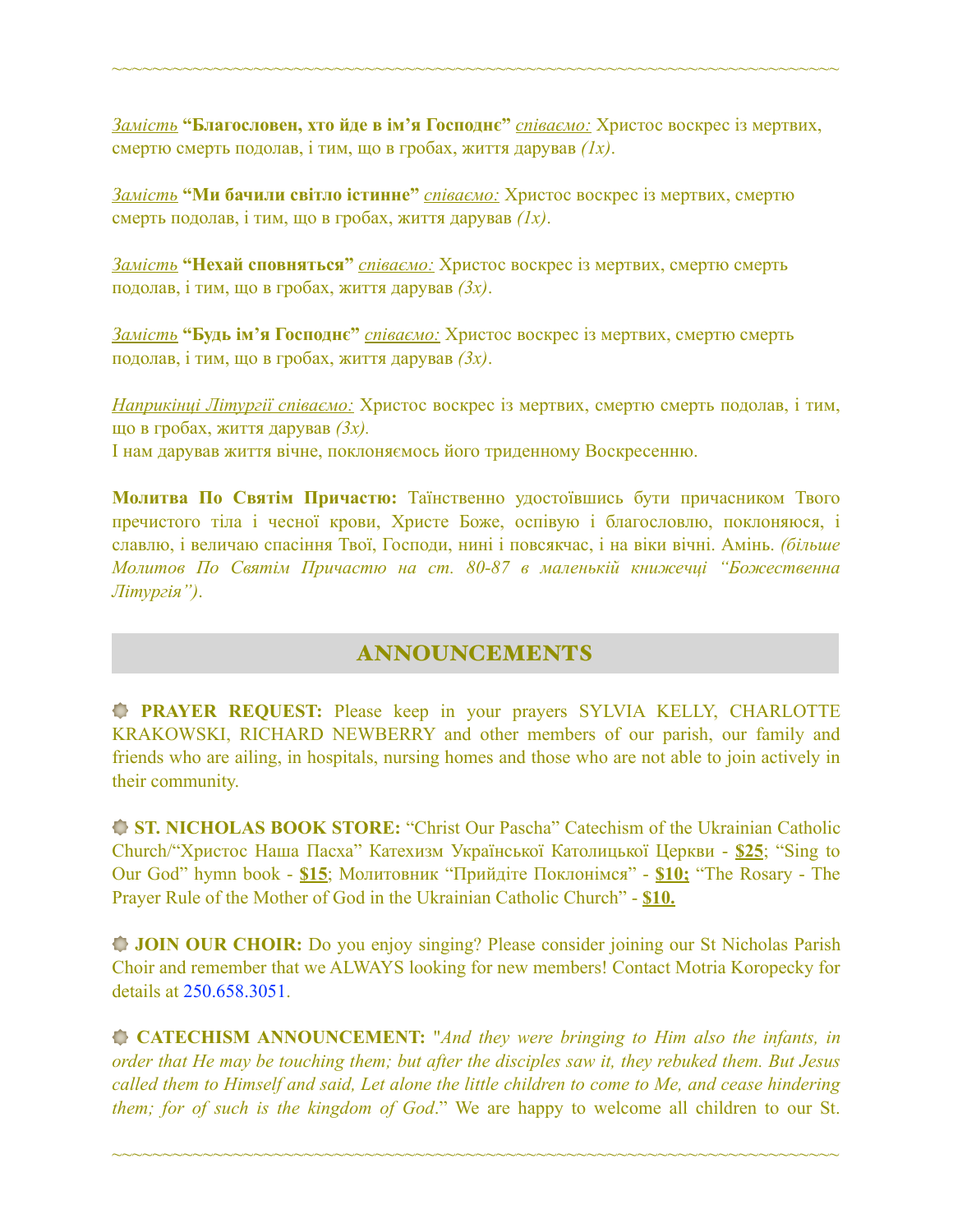Nicholas The Wonderworker catechism program. Weekly classes are scheduled Sunday morning during Divine Liturgy. We want your children to learn more about their Catholic faith, sacred scripture, feast days, and religious practices and customs of the Ukrainian Catholic church. If you have any questions, please do not hesitate to contact Marian Chalifoux at 250.507.1005.

~~~~~~~~~~~~~~~~~~~~~~~~~~~~~~~~~~~~~~~~~~~~~~~~~~~~~~~~~~~~~~~~~~~~~~~~

 **CAMP ST. VOLODYMYR - Aug 16-23, Kelowna BC:** Start planning your summer holidays now! If you are between the ages of 7-15 this is a summer must do! Come join us to celebrate our 37th year of camp for children in our Eparchy! Registration for campers and counsellors will begin in April. Bus transportation available from New Westminster. If you are interested in volunteering please let us know. For more information contact Jennifer Caldwell @ 604.220.0584 or [jennsawka@hotmail.com](mailto:jennsawka@hotmail.com)

**BE A STEWARD:** Have you ever wondered what more can you do to help our parish? Here are some suggestions: **Steward** of property security; **Steward** of grounds cleaning; **Steward** of cleaning church; **Steward** of church linen; **Steward** of outreach; **Steward** of caring; **Steward** of prayer; **Steward** of service. Quite often, our homebound or senior members, once active in their younger years, want to find purpose in their senior years. It's not only about doing but about "BEING" present to others. Contact Fr. Yuriy **OR** Darlene DeMerchant for more information. You will be amazed how "BEING" can make a difference.

**PARISH LIBRARY:** please visit our parish library and browse through the books on spirituality, church history, iconography, history of the Ukrainians in Canada, children's books and more… The library is located in the church vestibule. Please use a library book sign out form when borrowing a book.

**SUNDAY COFFEE VOLUNTEERS** act as hosts and serve light refreshments following the Sunday morning Divine Liturgy, providing an opportunity for the faithful to socialize with friends and visitors following their shared worship experience. We thank all of our parishioners who kind volunteer to serve refreshments. Whether you are new to the Parish, or are a long-time members, please join us for coffee. Please speak with Robert if you would like to volunteer.

**WE SHARE THE AIR:** Please keep it healthy and fragrant free. Someone in this area is scent-sitive. The chemicals used in scented products can make some people sick, especially those with fragrance sensitivities, asthma, allergies and other respiratory ailments. PLEASE DO NOT \*wear perfume, cologne, lotion, aftershave and other fragrances; \*USE unscented personal care products. Be Sensitive to Others. Thank you for your understanding. *St. Nicholas parish.* 

**BEQUESTS & WILLS:** Leaving a bequeath is a process of giving a donation through your will. It is simply a distribution from your estate to a charitable organization through your last will and testament. It can be as small or as large a donation as you wish. It is important that you talk to your lawyer about the process. In your kindness please remember St Nicholas the Wonderworker Ukrainian Catholic Church in your bequeath and will. If anyone wishes to make such a bequeath in their will, the following clause may be included or added to a will: "I give,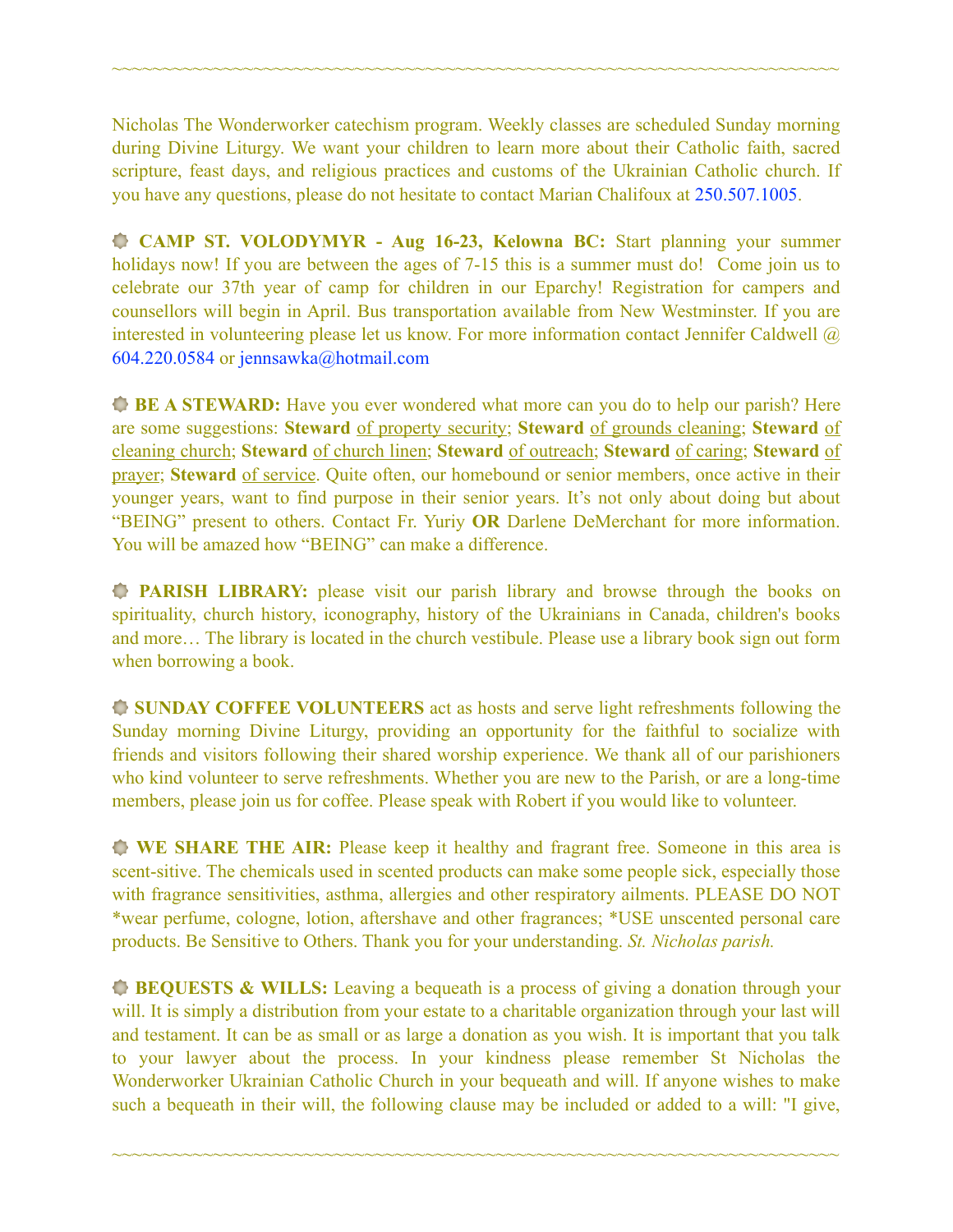devise, and bequeath to **St Nicholas the Wonderworker Ukrainian Catholic Parish -** *1112 Caledonia Avenue, Victoria BC, V8T 1G1*, the sum of \$  $\qquad \qquad$  (or  $\qquad \qquad$  % of my estate), to be used for the benefit of the parish and it's pastoral activities."

~~~~~~~~~~~~~~~~~~~~~~~~~~~~~~~~~~~~~~~~~~~~~~~~~~~~~~~~~~~~~~~~~~~~~~~~



**DONATE ONLINE** to St. Nicholas parish: [www.canadahelps.org/en/dn/45460](http://www.canadahelps.org/en/dn/45460) 

# PRAYER DURING THE CORONAVIRUS OUTBREAK

Jesus Christ, you travelled through towns and villages "curing every disease and illness." At your command, the sick were made well. Come to our aid now, in the midst of the global spread of the coronavirus, that we may experience your healing love.

Heal those who are sick with the virus. May they regain their strength and health through quality medical care.

Heal us from our fear, which prevents nations from working together and neighbours from helping one another.

Heal us from our pride, which can make us claim invulnerability to a disease that knows no borders.

Stay by our side in this time of uncertainty and sorrow. Be with those who have died from the virus. May they be at rest with you in your eternal peace. Be with the families of those who are sick or have died. As they worry and grieve, defend them from illness and despair. May they know your peace. Be with the doctors, nurses, researchers and all medical professionals who seek to heal and help those affected and who put themselves at risk in the process. May they know your protection and peace. Be with our priests and spiritual care givers. May they know that they are loved and cared for.

Be with the leaders of all nations. Give them the foresight to act with charity and true concern for the well-being of the people they are meant to serve. Give them the wisdom to invest in long-term solutions that will help prepare for or prevent future outbreaks. May they know your peace, as they work together to achieve it on earth.

Whether we are home or abroad, surrounded by many people suffering from this illness or only a few, Jesus Christ, stay with us as we endure and mourn, persist and prepare. In place of our anxiety, give us your peace.

For You are a God of mercy, kindness, and love, and we glorify You, Father, Son, and Holy Spirit, now and for ever and ever. Amen.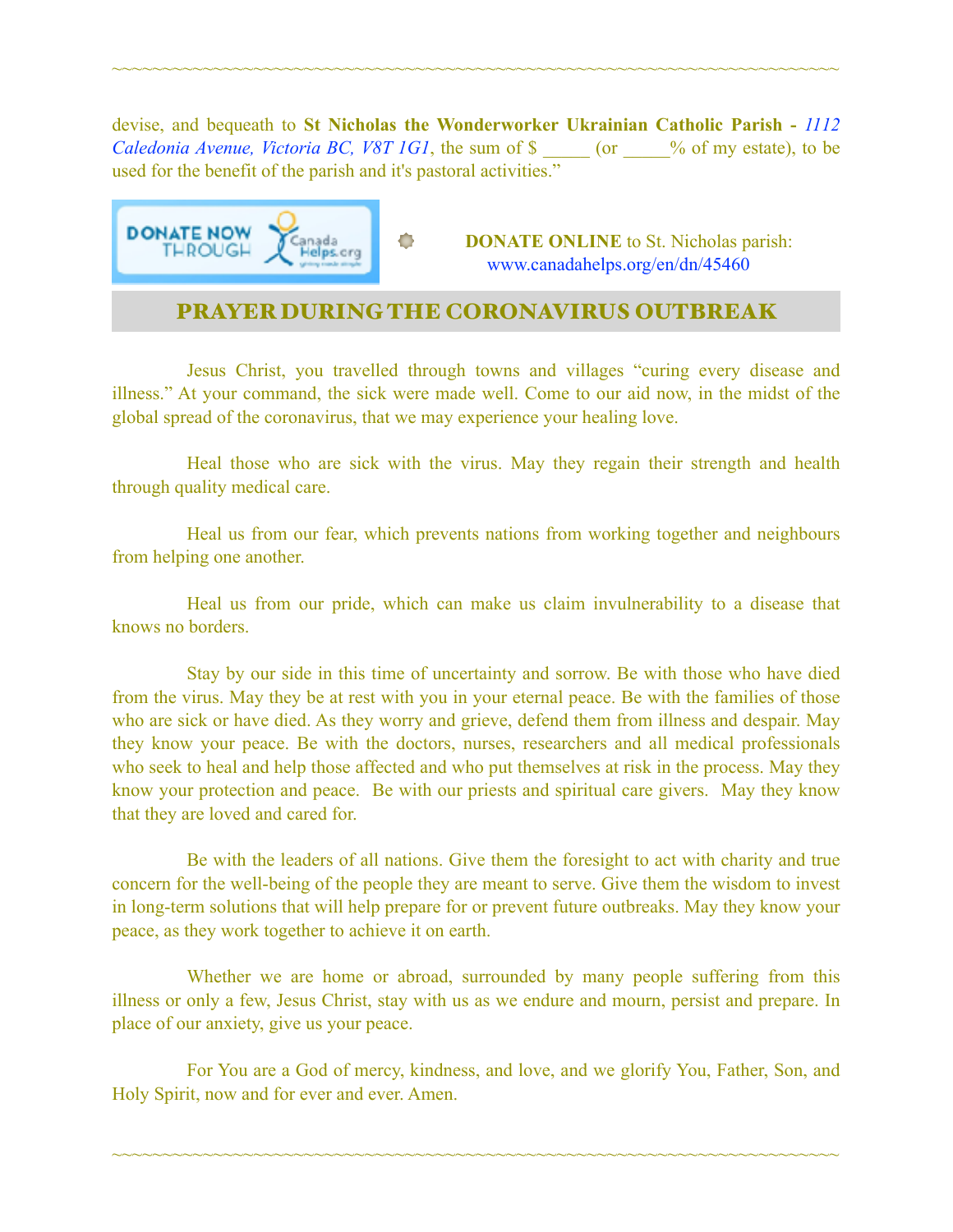**>|< >|< >|< >|< >|< >|< >|< >|< >|< >|< >|< >|< >|< >|< >|< >|< >|< >|< >|< >|< >|< >|< >|< >|<** 

~~~~~~~~~~~~~~~~~~~~~~~~~~~~~~~~~~~~~~~~~~~~~~~~~~~~~~~~~~~~~~~~~~~~~~~~

### **МОЛИТВА ПІД ЧАС СПАЛАХУ КОРОНАВІРУСУ**

Ісусе Христе, ти подорожував по містах і селах, оздоровлюючи від хвороб і немочей. За Твоїм повелінням хворі видужували. У час пандемії коронавірусу повели цій хворобі відступити, щоб ми відчули Твою оздоровлюючу любов.

Вилікуй тих, хто хворий вірусом. Нехай вони відновлять свої сили та здоров'я завдяки якісній медичній допомозі.

Вилікуй нас від нашого страху, який заважає націям спільно працювати та сусідам допомагати один одному.

Вилікуй нас від нашої гордості, яка може змусити нас претендувати на невразливість до захворювання, що не знає меж.

Залишайся поруч у цей час невизначеності та смутку. Будь з тими, хто помер від вірусу. Нехай вони спочивають з Тобою у вічному спокої. Будь з родинами тих, хто хворий або помер, коли вони турбуються і сумують, захищай їх від хвороб і відчаю. Нехай вони знають Твій спокій.

Будь з лікарями, медсестрами, дослідниками та всіми медичними працівниками, котрі прагнуть вилікувати та допомогти постраждалим та, котрі піддають себе ризику в своїй праці. Нехай вони знають Твій захист і спокій.

Будь з нашими священиками та духовними опікунами. Нехай вони знають, що їх люблять і піклуються про них.

Будь з лідерами всіх націй. Дай їм передбачення діяти милосердно та зі справжньою турботою про добробут людей, котрим вони призначені служити. Надай їм мудрості інвестувати у довгострокові рішення, які допоможуть підготуватися або запобігти майбутнім спалахам. Нехай вони пізнають Твій мир, коли разом працюють над досягненням його на землі.

Будь ми вдома чи за кордоном, в оточенні багатьох людей, які страждають цією хворобою, або наодинці, Ісусе Христе, залишайтеся з нами, коли ми терпимо і сумуємо. Замість нашої тривоги дай нам спокій.

Бо Ти - Бог милосердя, доброта та любов, і ми прославляємо Тебе, Отця, і Сина, і Святого Духа, нині, і повсякчас, і на віки вічні. Амінь.